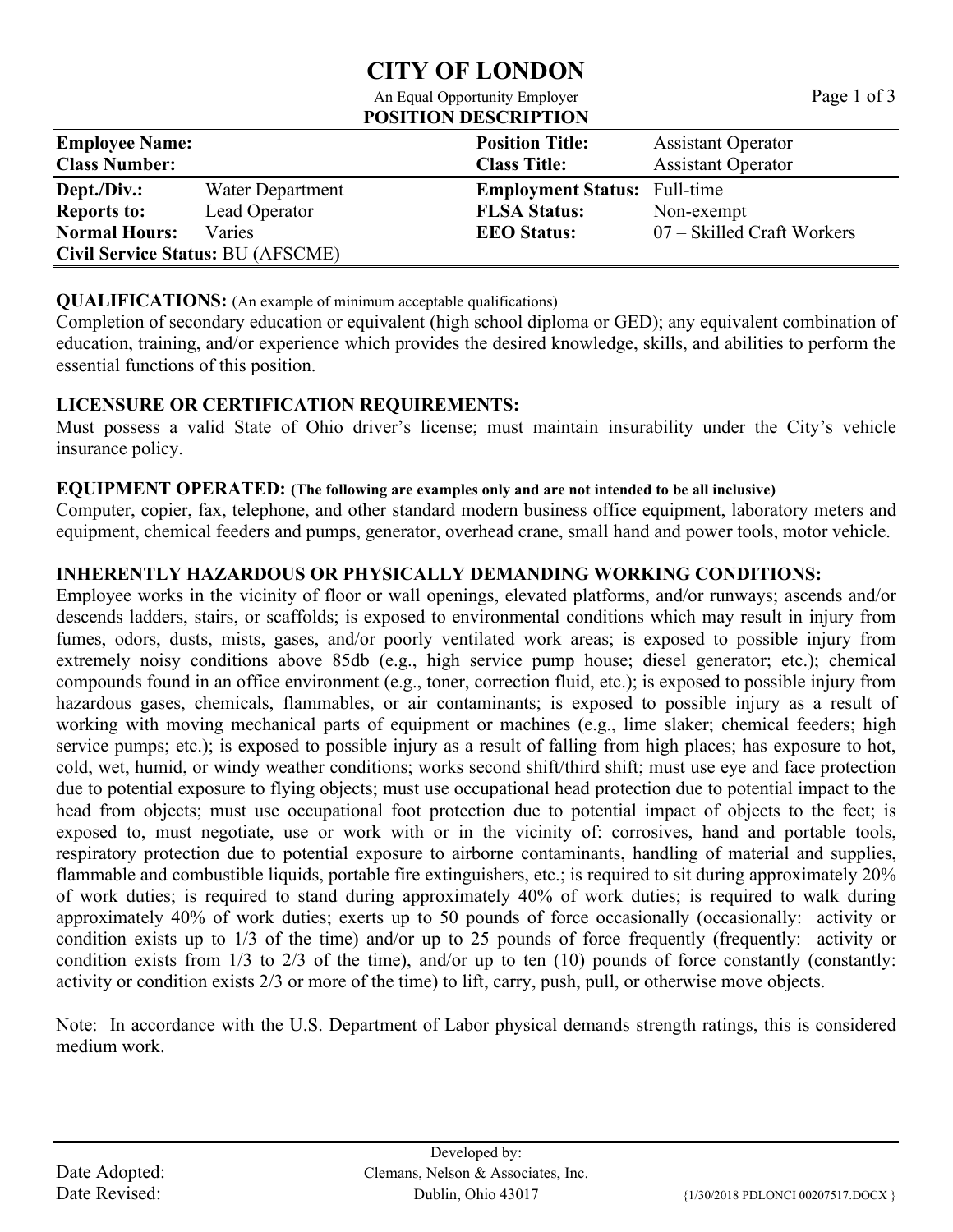## **CITY OF LONDON**

#### An Equal Opportunity Employer Page 2 of 3 **POSITION DESCRIPTION**

**Employee Name: Position Title:** Assistant Operator **Class Number: Class Title:** Assistant Operator **Dept./Div.:** Water Department **Employment Status:** Full-time **Reports to:** Lead Operator **FLSA Status:** Non-exem Lead Operator **FLSA Status:** Non-exempt **Normal Hours:** Varies **Varies EEO Status:** 07 – Skilled Craft Workers **Civil Service Status:** BU (AFSCME)

In cases of emergency, unpredictable situations, and/or department needs, may be required to lift, push, pull, and/or carry objects heavier than D.O.L. strength ratings recommend.

# **JOB DESCRIPTION AND WORKER CHARACTERISTICS:**

JOB DUTIES in order of importance

## **ESSENTIAL FUNCTIONS OF THE POSITION:** (For purposes of 42 USC 12101)

(1) Operates and assists with water plant operations (e.g., grit removal equipment, aeration and sedimentation tanks, high service plumbing, chlorinating, etc.); performs chemical treatment and purification of water according to established standards and guidelines; operates and maintains collection and distribution system; operates and adjusts pumps, motors, feeders, and other plant equipment; continuously monitors and regulates chemical and water flow rates; monitors gauges, dials, graphs, and other instruments; performs inspections of plant equipment, inspects lines, mechanical and electrical equipment; reports findings to appropriate personnel.

(2) Conducts laboratory analysis and ensures chemical levels are monitored and maintained in accordance with standards; cleans and sterilizes lab equipment and supplies; collects and analyzes samples; evaluates results of tests; performs chemical and mechanical adjustments; maintains records of tests; performs minor and preventative maintenance on equipment; removes and replaces worn and damaged equipment parts; performs electrical, heating, and ventilation repairs.

(3) Operates water wells; performs plant grounds keeping (e.g., sweeps and/or mops floor, cleans equipment, cleans spills, etc.).

(4) Maintains required licensure and certifications, if any.

(5) Meets all job safety requirements and all applicable OSHA safety standards that pertain to essential functions.

(6) Demonstrates regular and predictable attendance.

## **OTHER DUTIES AND RESPONSIBILITIES:**

(7) Performs other duties as assigned or directed.

**MINIMUM ACCEPTABLE CHARACTERISTICS:** (\* Indicates developed after employment)